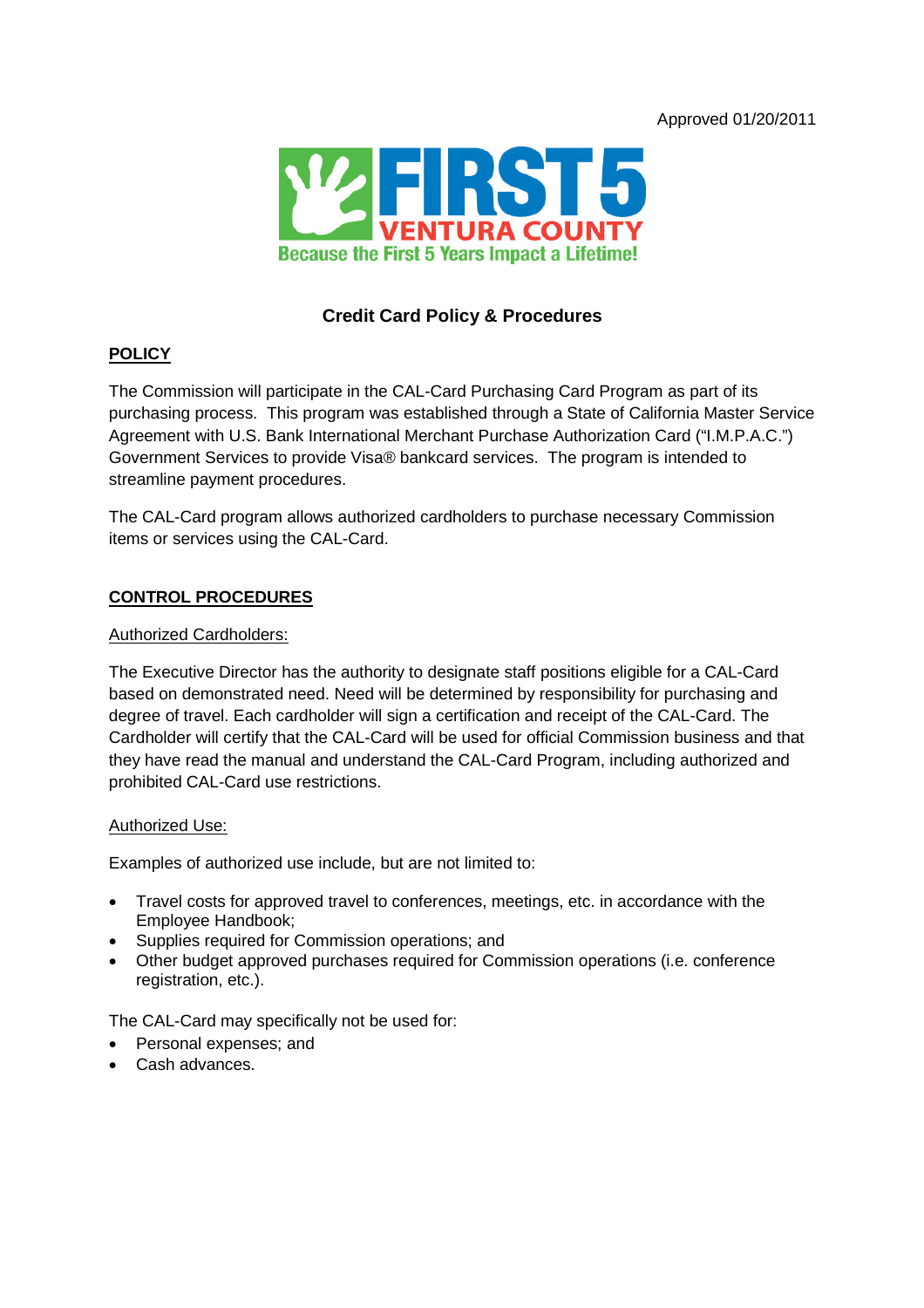# Limits:

I.M.P.A.C. will include authorization controls for Commission cardholder accounts. When a merchant seeks authorization for a purchase from I.M.P.A.C., the cardholder's single purchase limit, 30-day limit, and the type of merchant are verified prior to authorization of the purchase.

| <b>Commission Limits</b> | <b>Single Cardholder</b> | <b>Agency Cardholder*</b> |
|--------------------------|--------------------------|---------------------------|
| Single transaction limit | \$1,500.00               | \$2,500.00                |
| 30-day limit             | \$3,000.00               | \$6,000.00                |

\* The Director of Operations is the designated "agency cardholder".

# CAL-Card Purchasing Process:

In accordance with the Commission's procurement procedures, all purchases, regardless of dollar amount, require prior approval through a purchase requisition before a credit card purchase is made. Following the Commission's internal controls, the Executive Director will review and approve all purchase requisitions over \$1,000. The Director of Operations will review and approve all purchase requisitions under \$1,000.

If a purchase is made without prior approval, the cardholder may be liable for any unauthorized purchase and could be required to pay back the Commission.

The cardholder shall obtain an itemized receipt for all credit card purchases for purposes of supporting documentation and the reconciliation process. Subsequent to each purchase, the cardholder shall submit the approved purchase requisition and the itemized invoice/receipt to the Fiscal Administrator.

# Statement Review and Payment Approval Procedures:

- At the end of each billing cycle, I.M.P.A.C. will provide a statement listing each cardholder's transactions during the billing cycle. If there has been no activity during the billing cycle, no statement will be received. The Commission will also will receive a composite report listing activity for all cardholders.
- In accordance with the Commission's accounts payable process, the following internal control procedures will be followed:
	- o The Fiscal Administrator will review the transactions on each cardholder's statement and attach appropriate supporting documentation (i.e. purchase requisition, itemized invoice/receipt) containing the purchase description and listing the specific business purpose.
	- o Each cardholder will attest to the accuracy and appropriateness of the transactions by signing the statement.
	- o The Director of Operations will review and approve the statement(s) for payment.